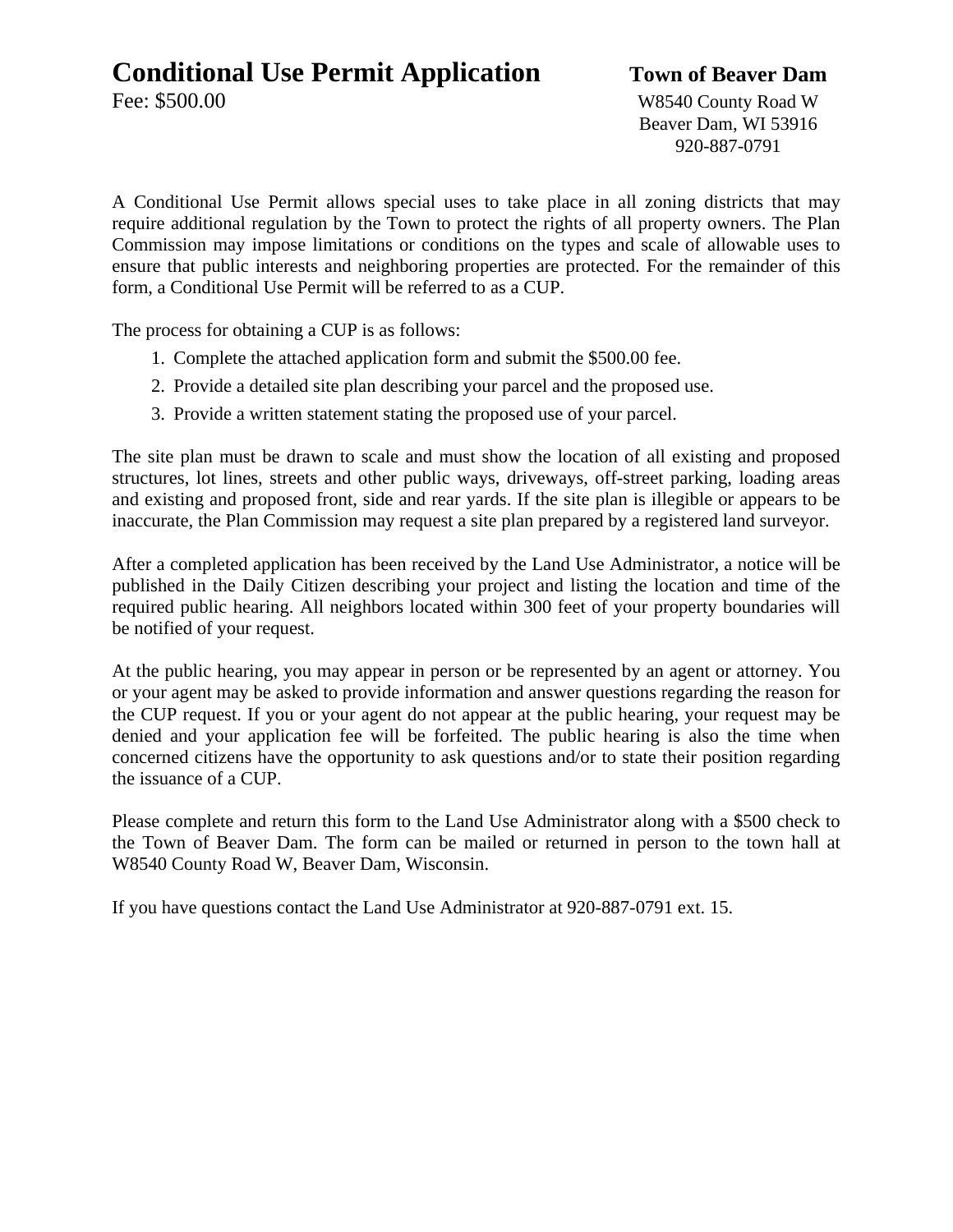# **Conditional Use Permit Application**

### **Certificate**

I hereby certify that I am the owner and/or authorized agent of the property and that all the above statements and attachments submitted are true and correct to the best of my knowledge and belief. I hereby authorize members of the Town of Beaver Dam Plan Commission to enter the above described property for purposes of obtaining information pertinent to my CUP request.

| Signature of owner or authorized agent |  |
|----------------------------------------|--|
|                                        |  |